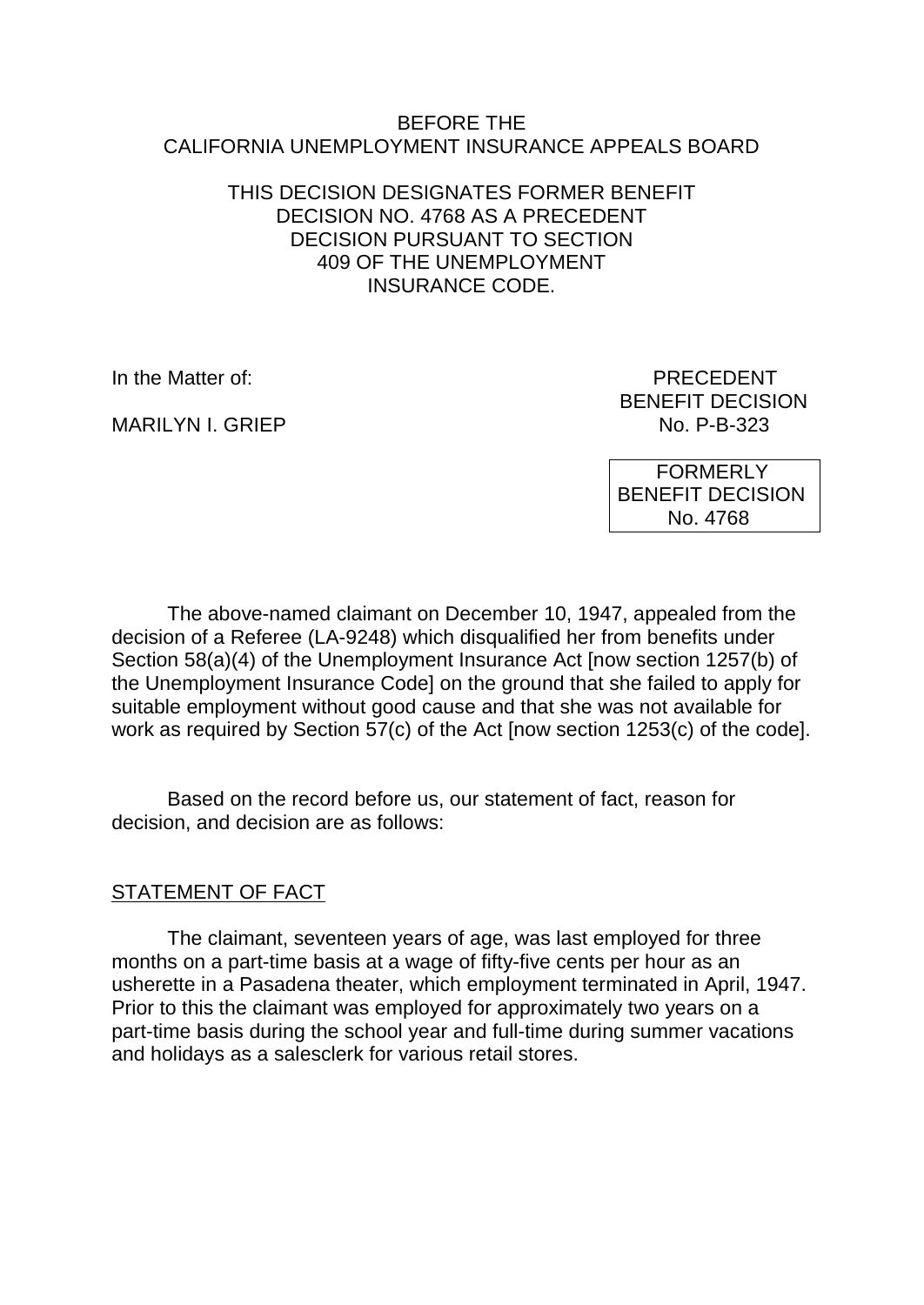On July 3, 1947, the claimant registered as a salesclerk and filed a claim for benefits in the Pasadena office of the Department of Employment. On September 5, 1947, the Department issued a determination which disqualified the claimant from benefits for five weeks beginning August 28, 1947, on the ground that she failed without good cause to apply for suitable employment within the meaning of Section 58(a)(4) of the Unemployment Insurance Act [now section 1257(b) of the code]. The claimant appealed and a Referee affirmed the determination. The Referee further held that the claimant was ineligible for benefits for an indefinite period commencing September 17, 1947, on the ground that she was not available for work as required by Section 57(c) of the Act [now section 1253(c) of the code].

On August 28, 1947, the claimant was offered a referral to employment as a messenger for a Pasadena concern engaged in processing and development work for the armed forces. The hours of work were to be from 8:00 a.m. to 5:00 p.m. No experience was required, and the position paid the prevailing wage of eighty-seven cents per hour. In an interview with a representative of the Department on September 5, 1947, the claimant stated that she refused the referral because "I had done most of my work clerking, and since I was experienced in that type of work I wanted to continue in that field." When this case was heard by a Referee on November 9, 1947, the claimant submitted a letter from her father which indicated that he did not wish for his daughter to engage in factory work because of her age and because the position of messenger would require that she "circulate around in the factory and be subject to factory environment." Claimant had no prospects of work in her desired field when the referral was refused.

A representative of the Employment Service testified that he personally visited the prospective employer's establishment, and stated that the building was very modern in all respects. He also stated that the employer was very selective in the choice of personnel and that he observed no conditions which would render the work unsuitable for the claimant. The prospective employment was located approximately six blocks from the claimant's residence, and public transportation was adequate, at a cost of ten cents one way.

On September 17, 1947, the claimant returned to school for completion of her senior year, and as far as the record discloses, did not thereafter continue to claim benefits.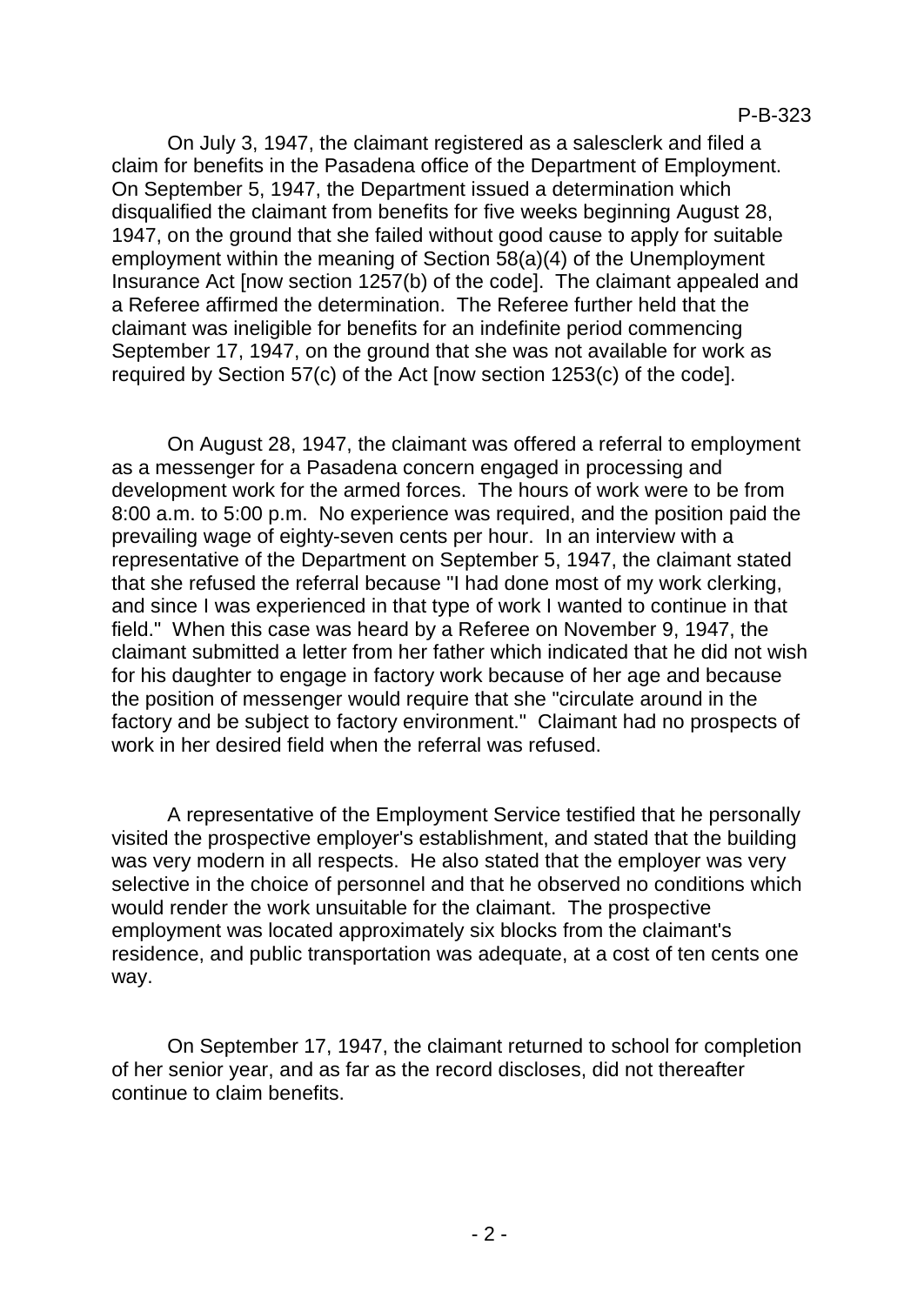### REASON FOR DECISION

Section 13(a) of the Unemployment Insurance Act [now section 1258 of the code] reads in part as follows:

" 'Suitable employment' means work in the individual's usual occupation or for which he is reasonably fitted . . . ."

The evidence in this case discloses that the referral offered to the claimant on August 28, 1947, was work for which she was reasonably fitted and for which no experience was required; that the hourly wage was in excess of her prior earnings and at the prevailing rate; that the prospective employment was within walking distance from the claimant's residence and that public transportation facilities were available if desired; and that the work otherwise met the criteria for suitable employment set forth in Section 13(a) of the Act [now section 1258 of the code], unless, as contended by the claimant, there would have been involved a risk to the claimant's morals had she accepted the employer's offer.

We are not convinced from the record before us that such a result would have followed had the claimant accepted the offered work. The claimant did not investigate the offer of employment in person and had no firsthand knowledge of the type of work or the conditions thereof. On the other hand, the representative of the Department who personally visited the employer's establishment testified that he found no conditions of work to render it unsuitable for the claimant. The claimant's refusal of work on this ground appears to be based merely upon personal preference for other work and would not be good cause for refusing a referral to suitable employment, especially in view of the claimant's lack of work prospects in her personally desired field of employment. Considering all of the circumstances of this case, we conclude that the claimant refused a referral to suitable employment without good cause and therefore is subject to disqualification under Section 58(b) of the Act [now section 1257(b) of the code] for the week in which the refusal occurred and the four following weeks.

Inasmuch as the claimant returned to school on a full-time basis on September 17, 1947, and as far as the record discloses did not claim benefits thereafter, we do not deem it necessary to determine her eligibility under the provisions of Section 57(c) of the Act [now section 1253(c) of the code] in this appeal.